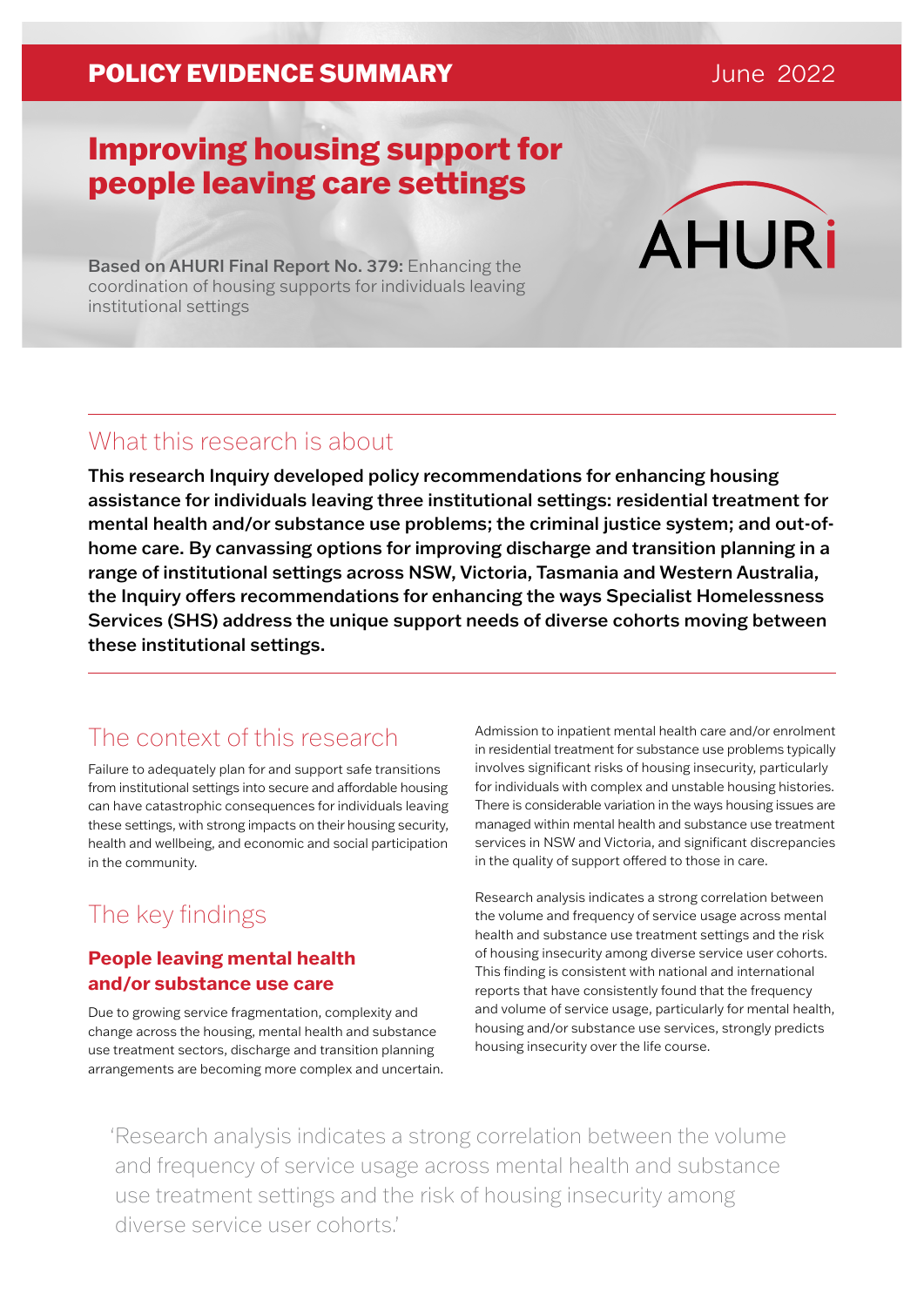Service transitions have a significant impact on housing trajectories, particularly for younger individuals with complex health, housing and social care needs. This relationship is bi-directional in that frequency of service contact is obviously an indication of service demand and the complexity of an individual's health care needs. Yet it is also the case that service contacts, particularly service experiences that involve periods of residential treatment (for example in mental health and/or substance use treatment) can themselves disrupt an individual's housing arrangements over time.

'Post-release housing assistance is a potentially powerful lever to stop the imprisonment–homelessness cycle and the disabling web of punishment and containment that persons with complex support needs get trapped in.'

In further exploring the effects of service contact on housing trajectories, qualitative research revealed inconsistent and sometimes ineffective discharge planning arrangements between diverse mental health and/or substance use treatment providers across Victoria and NSW. Indeed, housing, mental health and substance use treatment sectors in both NSW and Victoria remain largely separate service systems with little formal integration and coordination. There is significant scope, therefore, to enhance the integration of housing, mental health and substance use treatment services, along with other health and social care supports as needed, through more formal and systemic organisational and governance arrangements.

Poor integration and a lack of coordination result in significant unmet demand across housing and social care sectors, resulting in higher rates of inpatient care, increased need for substance use treatment services, and greater pressure on SHS following an individual's discharge. Individuals entering and exiting institutional settings, including mental health and/or substance use treatment, typically have complex needs, requiring significant ongoing coordination between diverse health and social care providers. However, the research also discovered a significant gap between how care and service coordination is designed to work in practice and what is commonly experienced by individuals exiting institutional spaces. While there were instances of best practice in service delivery, there were also many instances of poor transition planning.

#### **Endorsing Housing First**

The research provides strong endorsement of housing first as a philosophy to guide the coordination and integration of diverse housing, health and social care supports for individuals transitioning out of residential treatment settings for mental health and/or substance use problems. The housing first model maintains that secure housing must be provided for all individuals living with complex and persistent mental health and/or substance use problems, regardless of their apparent housing readiness.

#### **People leaving the criminal justice system**

A wide range of factors of disadvantage and need are highly prevalent among persons in prison, including mental health conditions (40%), cognitive disability (33%), substance misuse (up to 66%) and past homelessness (33%). But prisons are not mere aggregators of disadvantage—they are inherently afflictive. All prisoners experience suffering, and this compounds disadvantage and complicates support needs.

'Service transitions have a significant impact on housing trajectories, particularly for younger individuals with complex health, housing and social care needs.'

More than half of persons exiting Australian prisons either expect to be homeless, or don't know where they will be staying when they are released. The connections between imprisonment and homelessness present special risks for persons with complex support needs: that is, persons who have a mental health condition, or a cognitive disability, or both. Individuals leaving prison with complex support needs are all too often excluded from community based support services as 'too difficult', and end up 'enmeshed in the criminal justice system'. Post-release housing assistance is a potentially powerful lever to stop the imprisonment–homelessness cycle and the disabling web of punishment and containment that persons with complex support needs get trapped in.

Without real options and resources, prisoner pre-release planning for accommodation is often last minute. Insecure, temporary accommodation is stressful and diverts exprisoners and agencies from addressing other needs, undermining efforts to reduce recidivism.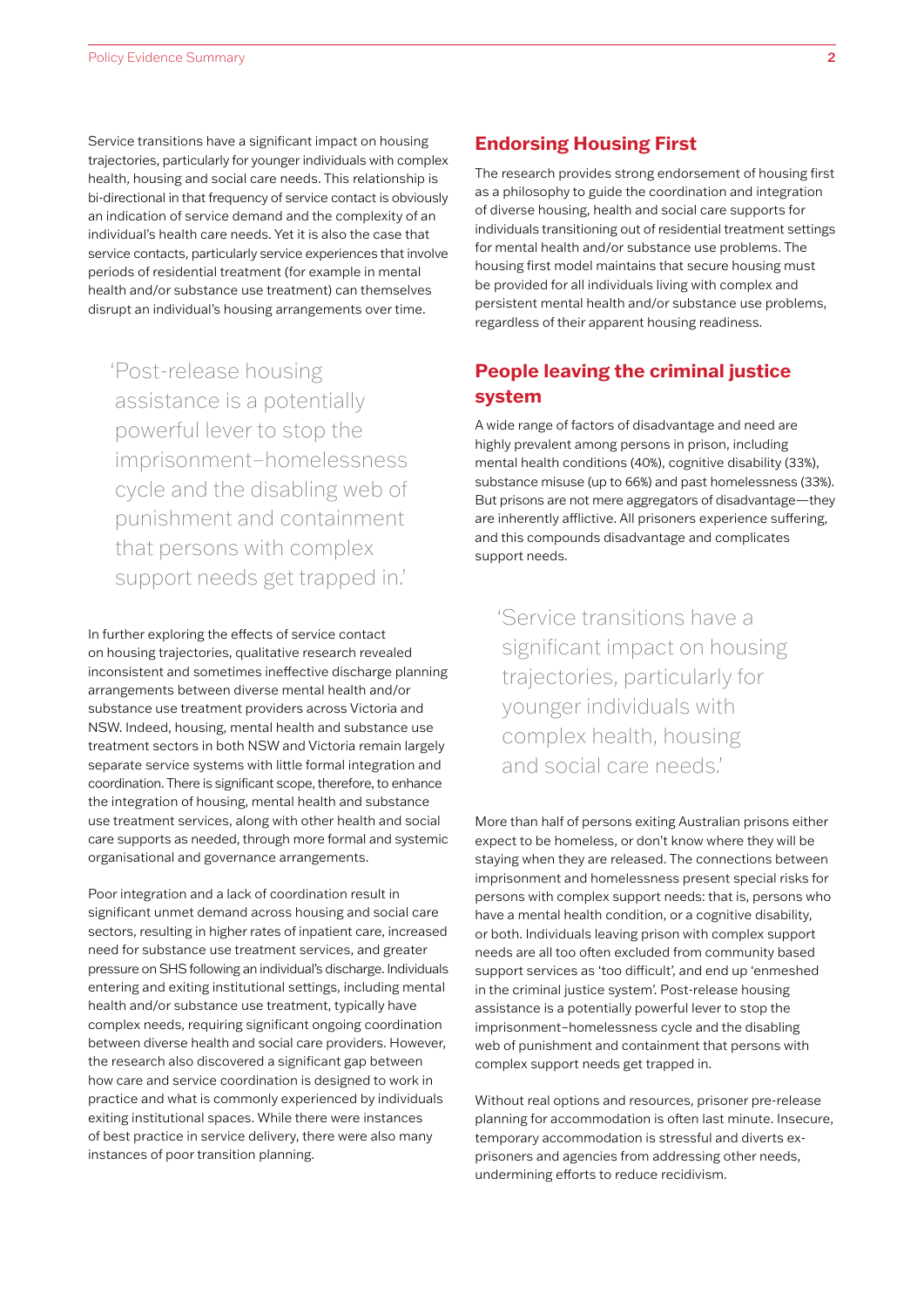#### **Social housing for ex-prisoners**

Of necessity, ex-prisoners and agencies work at accessing private rental housing, but the barriers—primarily issues of housing unaffordability—are challenging, and impossible for many. Social housing has its challenges, too, but with continuing support is viewed as the best long-term prospect.

The evidence strongly supports much greater provision of social housing to persons exiting prison, particularly those with complex support needs. Public housing 'flattens the curve' of average predicted police incidents (down 8.9% p.a.), court appearances (down 7.6 % p.a), time in custody (down 11.2% p.a.), and justice system costs per person (down \$4,996 initially, then a further \$2,040 p.a.). In dollar terms, housing ex-prisoners in public housing tenancy generates, after five years, a net benefit of between \$5,200 and \$35,000 per person relative to private rental and homelessness assistance.

The cohort's median time from first prison exit to public housing is 5 years (mean 5.9). Were public housing received sooner following prison exit, the benefits to the individual and society would be expected to occur sooner and could therefore be even greater.

Ex-prisoners have been the SHS sector's fastest growing client category over the past decade. As a result of a shortlived period of reform in the late 2000s, homelessness policy in NSW recognises ex-prisoners as a priority group, reflected in the growth in ex-prisoners' accessing SHS, but the necessary housing stock is lacking. The declining social housing sector has tightened its targeting, resulting in significant 'care rationing'. As a result, SHS have sought to increase the ways it assists with access to private rental housing.

#### **People leaving out-of-home care**

Young people leaving OHC experience considerable housing, health and social disadvantage, which is exacerbated for Indigenous care leavers. This research examined the housing, homelessness, mental health, alcohol and drug, and juvenile justice service usage pathways for care leavers located in Victoria and Western Australia. The types of services which support care leavers to obtain and maintain housing were of particular interest. Research shows:

- More than half (54%) the 1,848 Victorian care leavers accessed homelessness services in the four years after leaving care and one in three had multiple homeless experiences.
- Care leavers demonstrate high levels of service usage, both before and after leaving care.
- Care leavers had twice the number of hospitalisations compared to the general population of 15–24-year-olds in Victoria in 2013–2014.
- Leaving care planning processes are limited and, in many cases, non-existent, meaning care leavers are ill prepared to live independently.
- The expectation that care leavers are able and ready to live independently at the age of 18 does not reflect broader community expectations of young adults.
- Traumatic life events mediate care leavers' willingness and ability to engage with service delivery agencies.
- Limited interagency coordination of services was found, resulting in inadequate leaving care planning processes.

Findings highlight the role of leaving care planning processes to ensure successful transitions from care into long term stable housing. All data sources support this argument, whether it be the lived experience narratives of care leavers, the practice wisdom of service providers, or the analysis of linked data on service usage patterns before and after leaving care.

#### **Indigenous Australians**

Indigenous Australians had higher proportions of individuals utilising services across a wide range of service types. The extent of differences depended on the cohort type—larger differences were evident in the mental health cohort, while limited differences were found in the youth justice cohort. In the mental health cohort, a higher proportion of Indigenous Australians had hospitalisations for substance misuse (50% of Indigenous Australians, compared to 27% of non-Indigenous Australians), assault (7% of Indigenous Australians compared to 3% of non-Indigenous) and self-harm (34% of Indigenous Australians compared to 28%). Use of substance misuse treatment services was also much higher for Indigenous Australians (45% of the mental health cohort, 83% of the youth justice cohort and 37% of the OHC cohort).

Indigenous Australians were more likely to access homelessness services, apply for public housing, and receive a public housing tenancy. These findings were consistent across all three cohorts.

Indigenous Australians were far more likely to apply for public housing than their non-Indigenous peers, with 27 per cent of the mental health cohort, 42 per cent of the youth justice cohort, and 41 per cent of the OHC cohort making an application (compared to 9%, 21% and 26% of non-Indigenous Australians respectively). However Indigenous Australians did not appear to be much more successful at receiving tenancies than non-Indigenous Australians, with roughly one in four applications resulting in a tenancy across both Indigenous and non-Indigenous Australians.